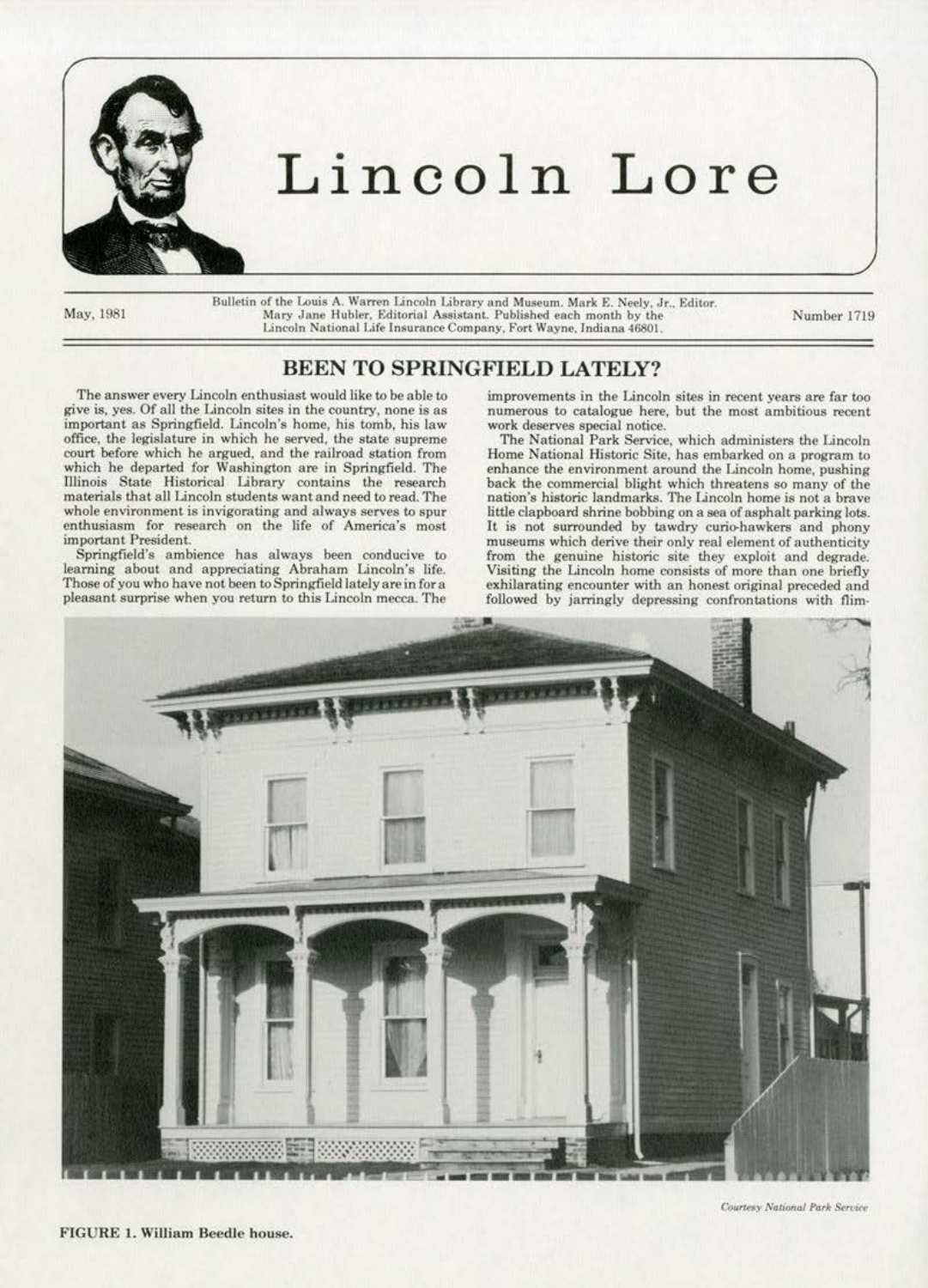





flams and neon. It is, instead, a soothing, moving encounter with the environment of Abraham Lincoln's America.

Picket fences line the board sidewalks which lead the visitor through a four-block area the National Park Service describes<br>as "Mr. Lincoln's neighborhood." At the rate of one house a year, the National Park Service has been restoring the homes around Lincoln's home to look, as nearly as possible, as they did in 1860. As always, the Park Service is willing to compromise with the inexorable ravages of time. Some homes are gone and probably cannot be replaced. Others cannot be reasonably restored to an 1860 state. In general, they will be more demanding of the buildings closest to the Lincoln home and allow more license in those further away. Near the Lincoln home, they may reconstruct a missing structure or two. All of the buildings will have information signs in front.

To date, the houses of William Beedle and George Shutt have undergone renovation. The Henson Robinson house is currently undergoing restoration (built in 1863, it is another of the Park Service's compromises). Others will follow in future years. Already, one feels more at ease in the area of the Lincoln home, and, when the project is completed, visitors will be able to stroll the streets of Lincoln's neighborhood much as he might have done himself.

Who were Lincoln's neighbors? George W. Shutt, who rented his home in 1860, was a young Democratic lawyer who spoke at a rally for Stephen A. Douglas in 1860. Members of the Shutt clan had been in Sangamon County for decades. Like many of Springfield's citizens, they had come from Virginia to Illinois via Kentucky. George's relationship with the other Shutts is not clear, but he had married a Virginian, Mary Osburn, and shared Democratic political sympathies with the earlier Shutt pioneers in Sangamon County.

William H. Beedle was also a renter. He made his living as a fireman, but little else is known of this man who was not a longtime Springfield resident.

Henson Robinson, on the other hand, lived in Springfield for more than forty years. Born in Xenia, Ohio, in 1839, he came to

Springfield in 1858. A tinner by trade, Robinson entered a partnership with George Bauman in 1861 to sell stoves, furnaces, and tinware. Contracts for the manufacture of soldiers' mess plates and tin cups during the Civil War brought prosperity. A Methodist and a temperance man, Robinson was nevertheless a member of the Democratic party<br>while Lincoln was still in Springfield. The Sixteenth President, of course, never saw Robinson's house, but its style is in keeping with the other restorations, and retaining the structure helps maintain the urban flavor of fairly dense settlement proper for the Lincoln neighborhood.

Sarah Cook, Robinson's neighbor on the present site, was a widow with six children. She rented her home from John A. Mason and took in roomers to help make ends meet. Mrs. Cook was born in 1809 in Warren, Ohio. She moved to Illinois with her husband Eli and settled in Springfield around 1840. He was a hatter. Her husband died in 1853, and for a brief time she operated a photographic studio in Springfield.

Charles Arnold's house is near Mrs. Cook's but located on the rear of the lot it occupied in 1860. Arnold lived in the house from 1850 to the 1870s. Born in Massachusetts in 1809, this transplanted Yankee, like most of his fellow New Englanders in Illinois, was a Whig. In 1840 he had been elected County Treasurer, and he was twice elected Sheriff

of Sangamon County (1848 and 1852). Public office and Whig affiliation as well as physical proximity made Arnold an acquaintance of Lincoln's. He was married and (in 1850) had three children.

An even more prominent politician in Lincoln's neighborhood was Jesse Kilgore Dubois. He built the home across the street from the Henson Robinson house in 1858 and resided there for most of his neighbor's Presidency. Dubois was born in southeastern Illinois in 1811. He served with Lincoln in the state legislature, and their mutual devotion to the Whig party forged a fairly close friendship. He named his second child by his second

wife Lincoln. Dubois moved into the Republican party in 1856. Elected State Auditor that year, he moved to Springfield to assume his office. Reelected in 1860, Dubois had worked hard for Lincoln's election too, and he was to be sorely disappointed when he proved to have but little influence on the administration's appointments. Dubois was a loyal partisan but a man of narrow horizons who had hardly left his native state since birth. His request to have his son-in-law made Superintendent of Indian Affairs in Minnesota was opposed by the entire Minnesota congressional delegation, and Lincoln simply could not make the unprecedented move of appointing him in the face of such opposition. Bitterly disappointed, Dubois grumbled for years about Lincoln's treatment of him. but he did work for the President's reelection in 1864. He played a prominent role in Lincoln's funeral and was an active member of the National Lincoln Monument Association. Adelia Morris Dubois, Jesse's second wife, and Dubois himself remained friends of Mrs. Lincoln's throughout her unhappy widowhood

Allen Miller, whose house is now next to Dubois's on the north, was a Sangamon County native (born in 1828). He and his wife Clarissa had seven children. He built his home around 1855. Miller dealt in leather goods, stoves, and tinware

Julia Sprigg occupied the next house to the north. She was a widow, and her husband, Maryland native John C. Sprigg. had been a bank clerk. They had six children. Mrs. Sprigg herself had been born in Germany in 1815. Mr. Sprigg died in 1852, and Mrs. Sprigg moved to the house near the Lincolns in 1853. She became a friend of Mrs. Lincoln's, and her daughter often acted as babysitter for Tad and Willie Lincoln.

Charles Corneau's house, moved to prevent demolition in 1962, now sits next to the Lincoln home. He lived in the house from 1855 until his death in June, 1860. Corneau was Lincoln's druggist. He had also been a Whig in politics. Charles Corneau was born in Pennsylvania in 1826.

Almost nothing is known about Frederick Dean, but we do

 $\rm{2}$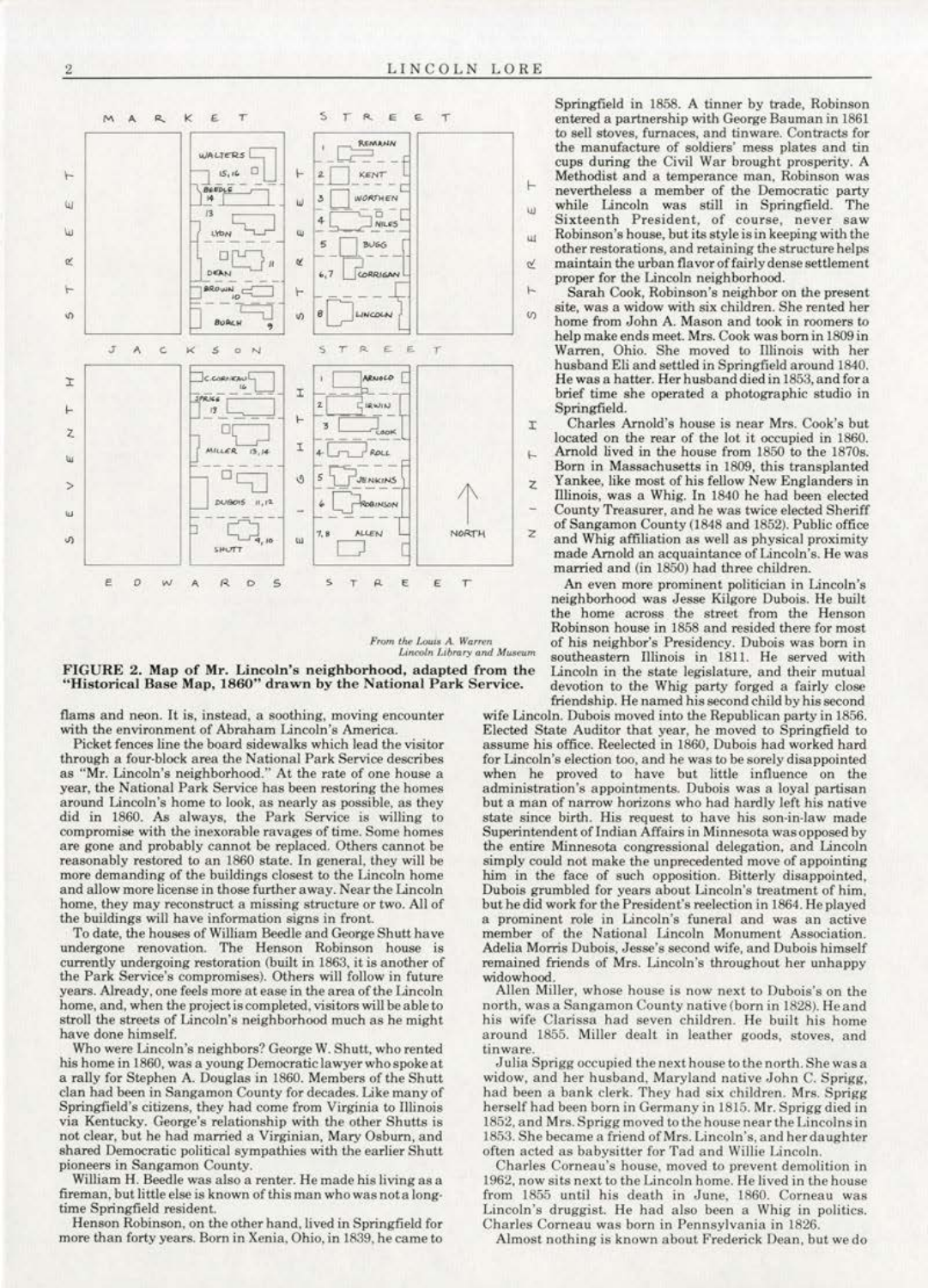know something about Lincoln's other neighbor across the street, Henson Lyon. who rented his home from Lemuel Ide. Lyon was a farmer who had resided two and one-half miles from Springfield after leaving Kentucky for Sangamon County in 1834. The home is famous for a post-Civil War resident. Samuel Rosenwald, the father of philanthropist Julius Rosenwald.

Many of the houses that stood near the Lincoln home in 1860 are gone now. The National Park Service may reconstruct a few of these, but most will have to be known from plat maps and census data, not from pleasant strolls through a tree-shaded historic site. In hopes of making this article a useful tool for the researeher, these now-phantom residents will be described in the following paragraphs. Those readers interested in this article primarily as a guide to the reconstructed Lincoln Home National Historic Site might want to turn to the last page for the concluding paragraphs on the site.

Moving northward from the Lincoln home, one finds the home sites of Henry Corrigan, Edward Bugg, Lotus Niles. Amos Worthen, Jesse Kent, and Mary Remann. Corrigan, born in Ireland in 1810, was retired by 1860. He was a good deal better off than his neighbor to the south, Abraham Lincoln. Corrigan valued his real estate at \$30.000. Bugg was a teamster. Born in England in 1812, he married a Virginian and hadoneson. He valued his real estateat\$4,000in 1860, up from \$410 a decade before. By 1870 Bugg was a clerk. He seems to have been an ambitious and modestly successful man.

Lotus Niles, born in 1820, listed his occupation as "secretary" in the 1860 census. Whatever his precise duties,

they seem to have been remunerative. for he valued his real estate at \$7,000 and his personal property at \$2,500. Moreover, two female servants occupied his home along with his wife and three children. Amos Worthen was the State Geologist (he valued his real estate at \$5,000 in 1860). Jesse H. Kent was born in Ohio in 1812. A carriage-maker by trade, Kent valued his real estate at \$3,000 in 1860, up from \$350 in 1850, when he had listed his trade as "plough stocker." Kent had been a steady Whig in politics. The last house on Lincoln's block was Mary Remann's boarding house. A widow, Mrs. Remann had three children and rented rooms to John and Alexander Black.

Across Jackson Street to the south were the homes of Jared P.lrwin, John E. Roll. Jameson Jenkins. and Solomon Allen. Irwin had lived in Springfield briefly after 1837, when he laid bricks for the foundation of what is now the Old State Capitol. He returned to Pennsylvania, married, and moved back to Springfield in 1857. Irwin was an active Republican, an officer in Springfield 's Lincoln Club in 1860. The Lincolns gave him as souvenirs some of their letters they were about to burn in preparation for their departure to Washington in 1861.

John E. Roll, born in New Jersey in 1814, had known Lincoln from the period of his earliest entry in Illinois. In 1831 Roll had helped Lincoln construct the flatboat he was to take to New Orleans for Denton Offutt. Roll moved to Springfield in 1831 and became a plasterer. He did well, valuing his real estate at \$4.750 in 1850, a figure well above that claimed by many of Lincoln's neighbors at that date. Eventually he became a contractor, building more than one hundred houses in Springfield. He was a steady Whig voter in the 1840s. The



Courtesy National Park Service